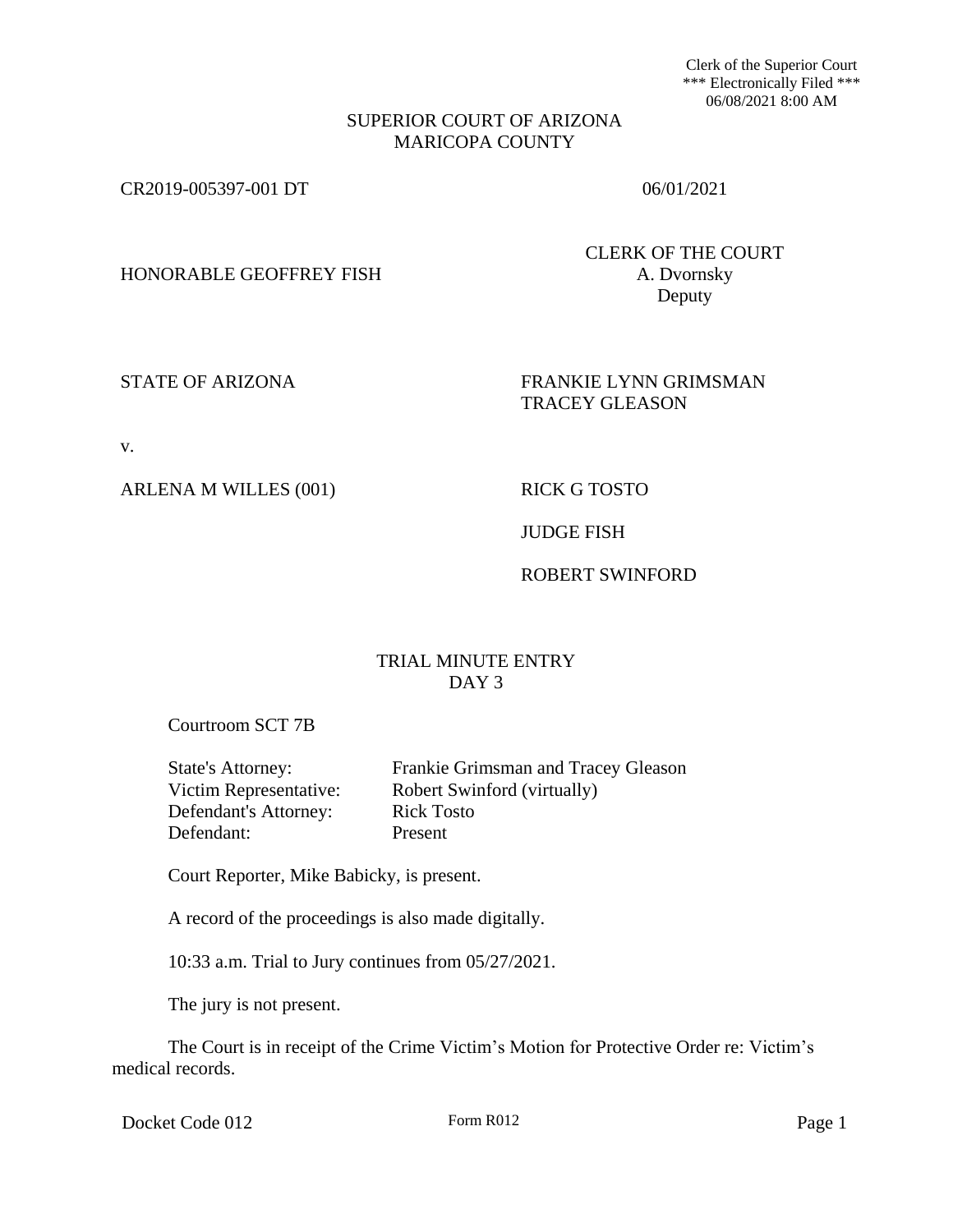## SUPERIOR COURT OF ARIZONA MARICOPA COUNTY

## CR2019-005397-001 DT 06/01/2021

Discussion is held.

IT IS ORDERED granting the Protective Order and ordering they remain sealed.

IT IS FURTHER ORDERED regarding recent discovery obtained by the State that they not disclose or disseminate to any third party without prior approval of the Court.

The State advises the Court the Defendant posted medical information regarding the victim.

IT IS ORDERED prohibiting the Defendant to discuss any specifics regarding this case.

10:44 a.m. The jury is present.

The Court advises the jury the new masking policy.

State's case resumes:

Doctor Elizabeth Collyer is sworn and testifies.

The Court receives a question from the jury; same is discussed between the Court and counsel and the question is asked of the witness.

FILED: Jury Question(s) #5

The witness is excused.

11:31 a.m. The jury is excused; Court stands at recess.

1:32 p.m. Court reconvenes with respective counsel and the Defendant.

Court Reporter, Mike Babicky, is present.

A record of the proceedings is also made digitally.

The jury is present.

Kristy Ingebo is sworn and testifies.